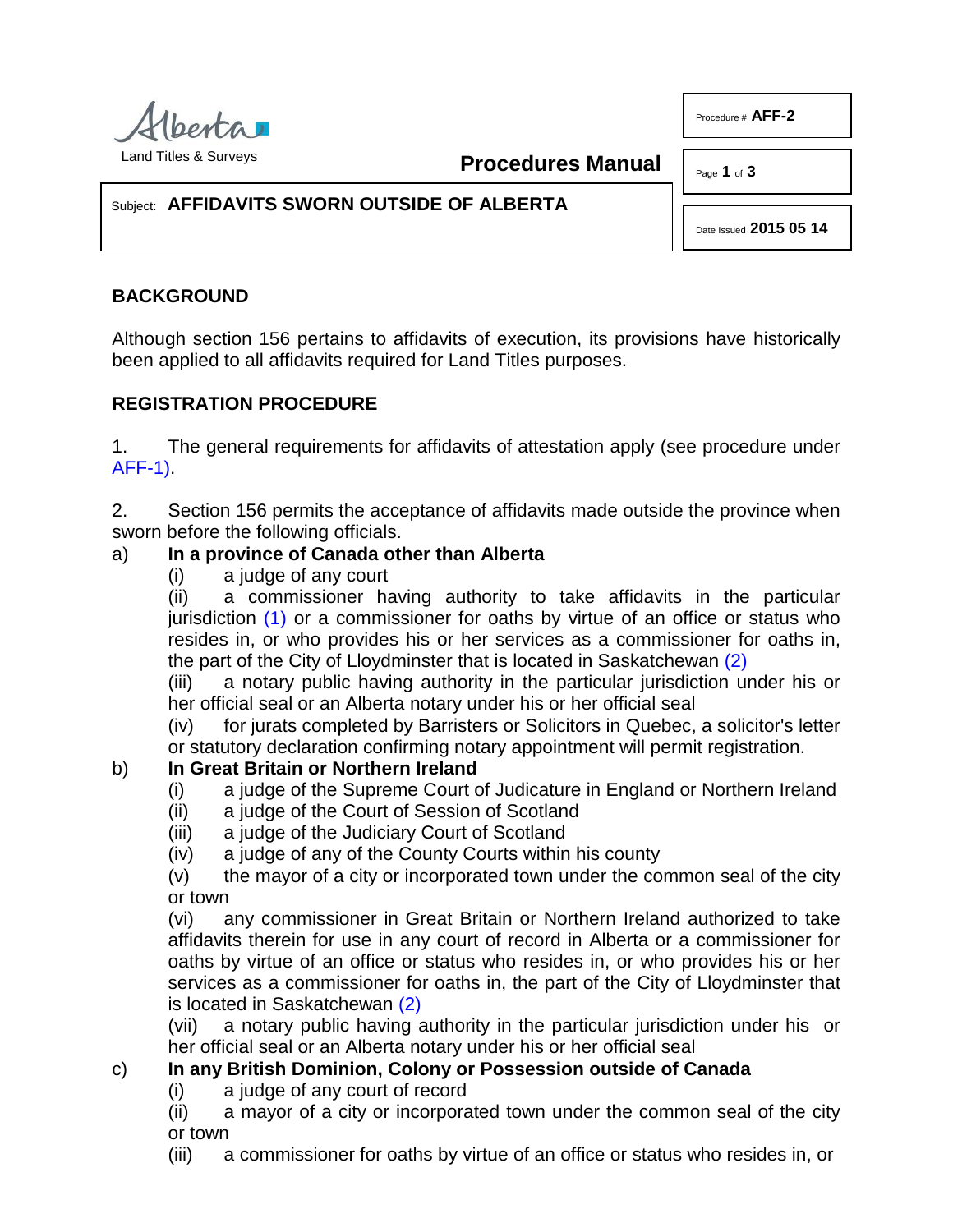who provides his or her services as a commissioner for oaths in, the part of the City of Lloydminster that is located in Saskatchewan [\(2\)](#page-2-1)

(iv) a notary public having authority in the particular jurisdiction under his or her official seal or an Alberta notary under his or her official seal [\(2\)](#page-2-1)

# d) **In any Foreign Country**

(i) the mayor of any city or incorporated town under the common seal of the city or town

(ii) the Canadian or British consul, vice-consul or consular agent residing therein

(iii) a judge of any court of record

(iv) a commissioner for oaths by virtue of an office or status who resides in, or who provides his or her services as a commissioner for oaths in, the part of the City of Lloydminster that is located in Saskatchewan [\(3\)](#page-2-2)

<span id="page-1-0"></span>(v) a notary public having authority in the particular jurisdiction under his or her official seal or an Alberta notary under his or her official seal [\(3\)](#page-2-2)

3. The office of the official must be clearly indicated with his or her signature. If the office or seal are in a foreign language, which cannot be adequately interpreted by someone in the Land Titles Office, a statutory declaration by someone who can interpret the language stating what the office and seal mean in the English language can be accepted and attached to the document.

4. A commissioner for oaths by virtue of an office or status who resides in, or who provides his or her services as a commissioner for oaths in, the part of the City of Lloydminster that is located in Saskatchewan, must follow the requirements under [AFF-1](http://www.servicealberta.ca/pdf/ltmanual/AFF-1.pdf) [\(4\)](#page-2-3)

<span id="page-1-1"></span>5. **Justice of the Peace** - If a Justice of the Peace has commissioned an affidavit but has not indicated that he or she is a commissioner or a judge of a court of record in the jurisdiction, the registrant must provide evidence establishing that a Justice of the Peace is authorized by a statute of the relevant jurisdiction to act as a commissioner or a judge of a court of record. The Justice of the Peace Act provides that Alberta Justices of the Peace are by virtue of their office commissioners for taking affidavits, declarations and affirmations and for administering oaths. [\(5\)](#page-2-4)

<span id="page-1-3"></span><span id="page-1-2"></span>6. **Defective Attestation** - The court may authorize the registration of an instrument notwithstanding that the proof of the execution may be absent or defective. [\(6\)](#page-2-5) This will normally be done by a Fiat endorsed on the instrument. If it is by way of separate order, attach the order to the instrument. A Fiat does not require compliance with section 191 of the Land Titles Act when dealing with defective or absent execution.